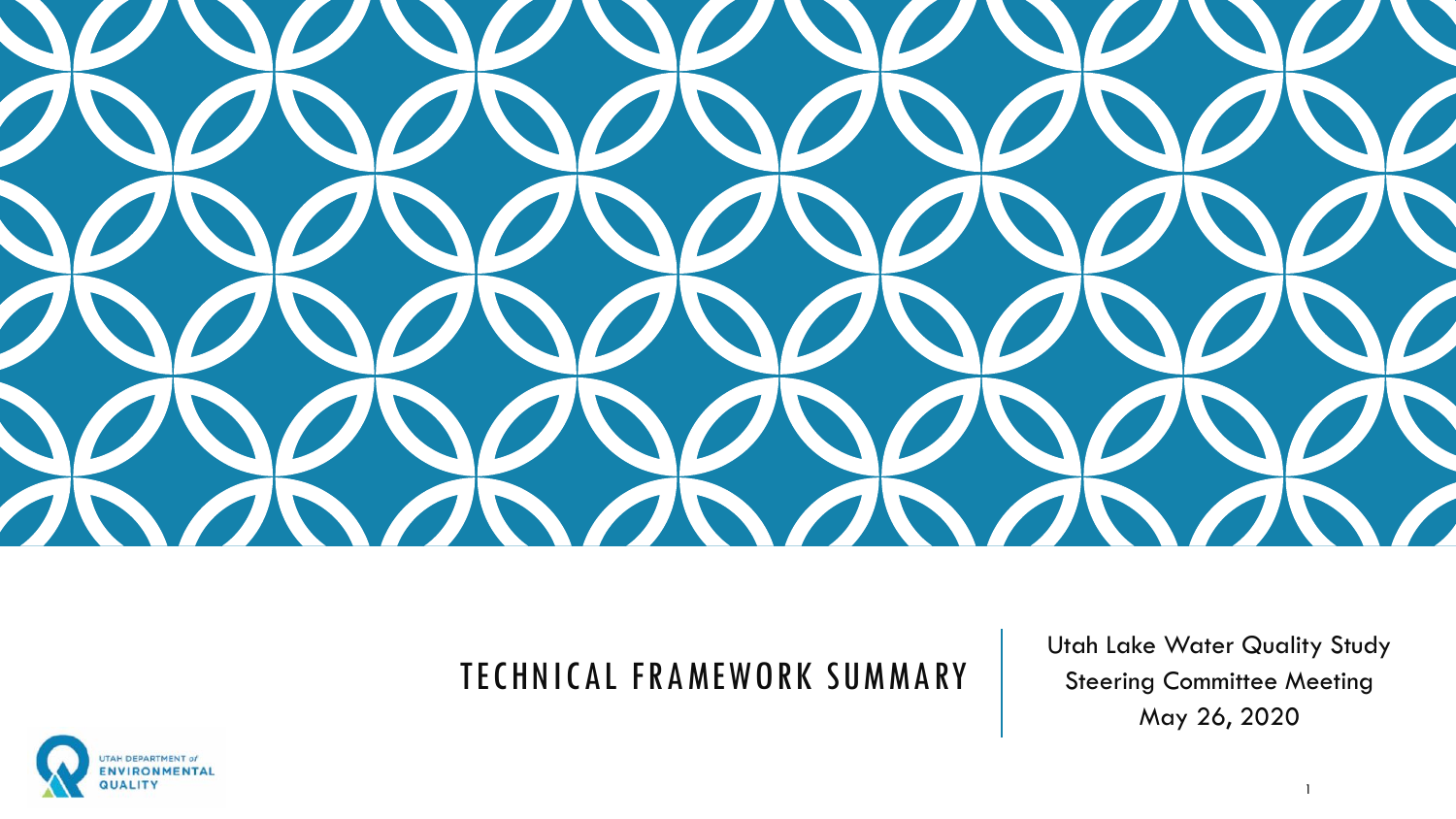# GOALS

o Review SC comments on Technical Framework

o Set stage for broader discussion of management goals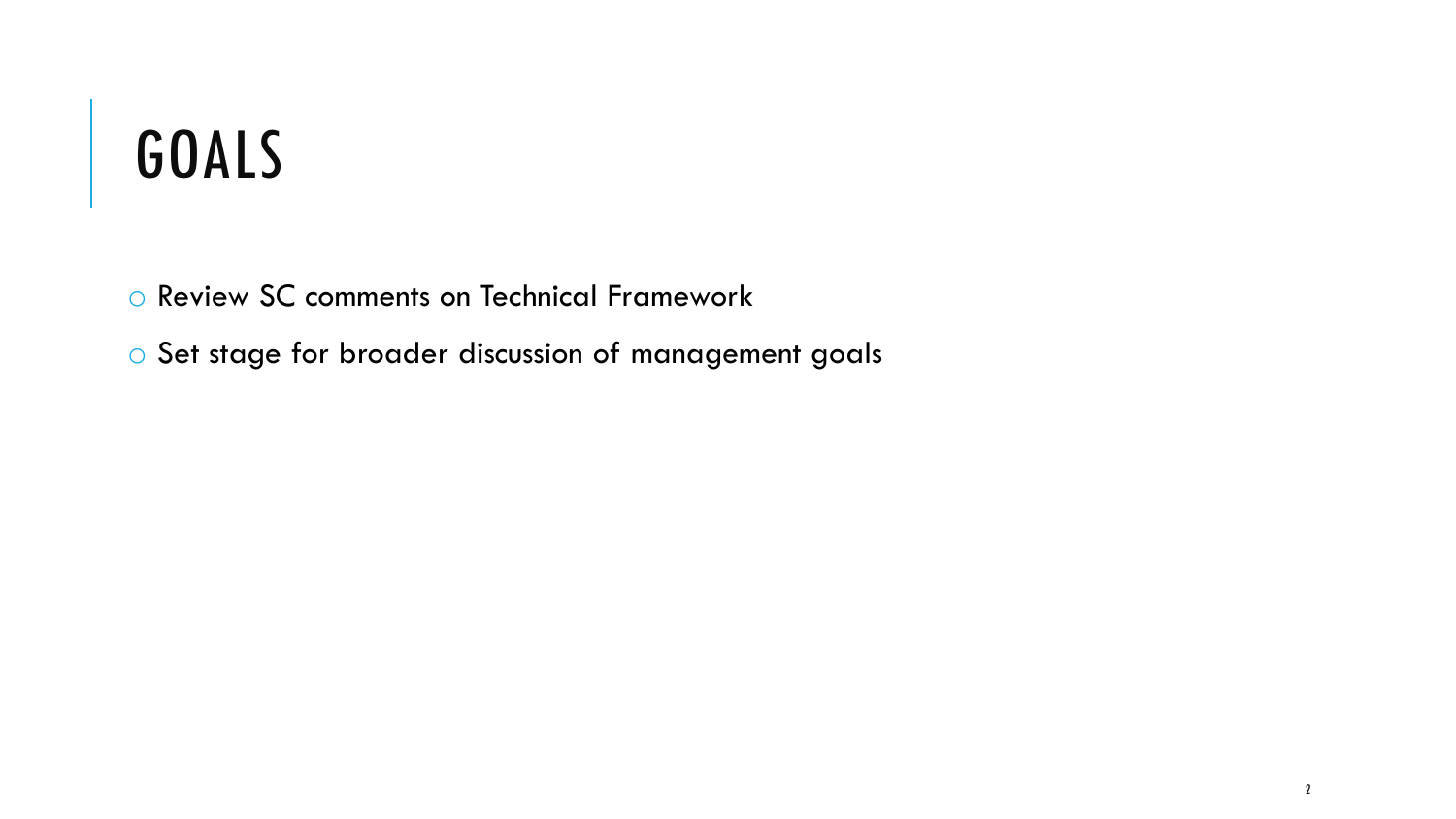## FRAMEWORK

o Process for deriving NNC

o Multiple Lines

o Combining Evidence

o Incorporating Uncertainty

o SP approved, went to SC for review

### **Utah Lake Water Quality Study— Numeric Nutrient Criteria Technical Framework**

### **DRAFT**

February 24, 2020 Version 6.0



### **PRESENTED TO PREPARED BY**

**Utah Department of Environmental Quality Division of Water Quality** PO Box 144870 Salt Lake City, UT 84114

**Tetra Tech Inc., Ecological Sciences** 1 Park Drive, Suite 200, PO Box14409 Research Triangle Park, NC 27709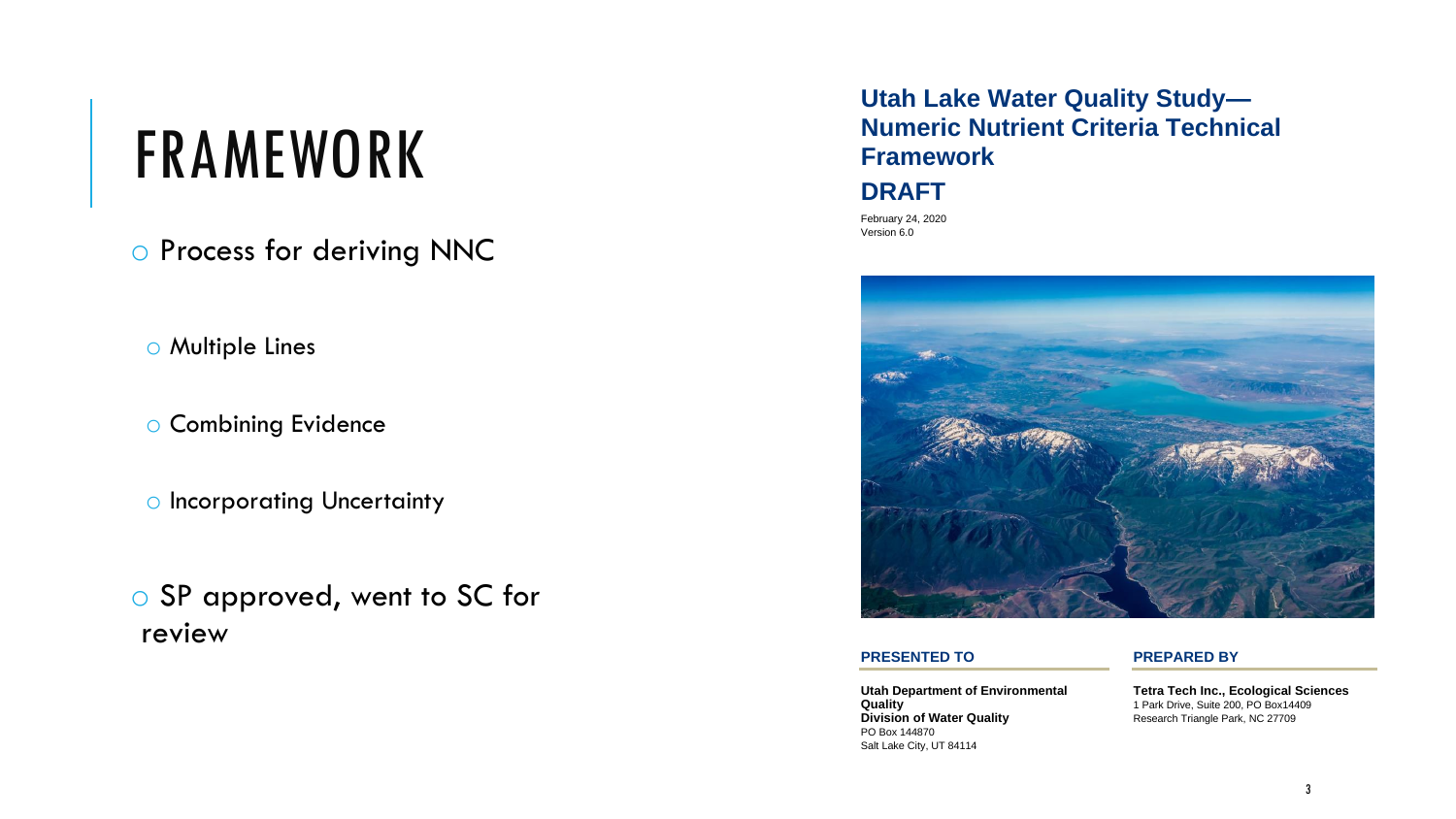# SC COMMENTS

o Editorial comments o Grammar, word choice, etc.

o Part 1 – overview and background including uncertainty o Minimal comments – clarify terms, describe impairments in lake (e.g.,TDS)

 $\circ$  Part 2 – o Not much on lines of evidence or on process for combining

o Questions about specific target examples (examples that should not have distracted)

o General tone: general vs. specific (flexibility vs. prescription)

o Corrections/clarifications: e.g., agricultural use; application of risk assessment terminology

o Management goals: most comments – clarification and expansion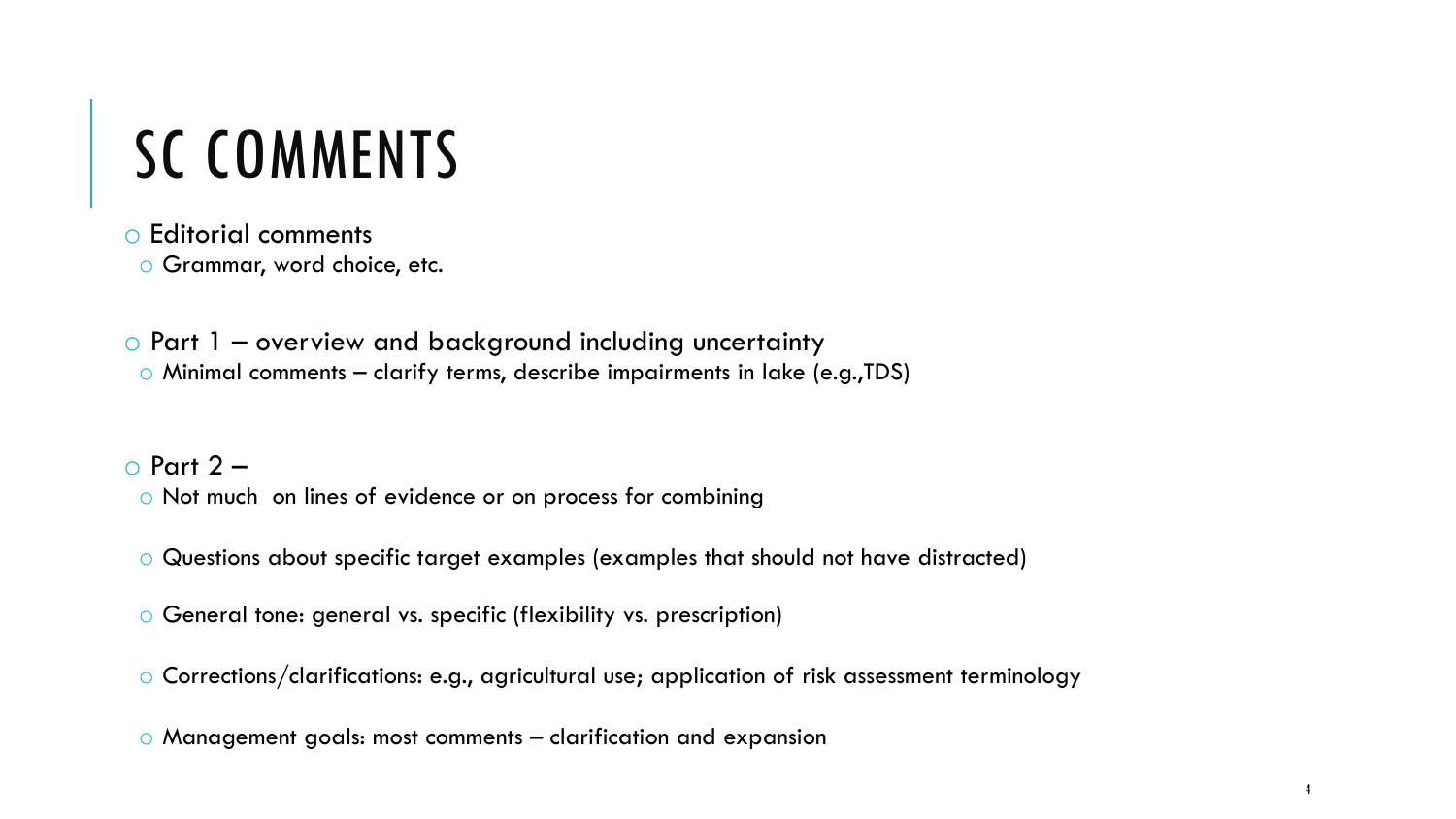# SC COMMENTS: MANAGEMENT GOALS

### o Borrowed from risk assessment

o Management Goals

o Desired condition

o Value based

 $\circ$  Include designated uses  $-$  but not only

o Need to decide these FIRST, the rest derives from this